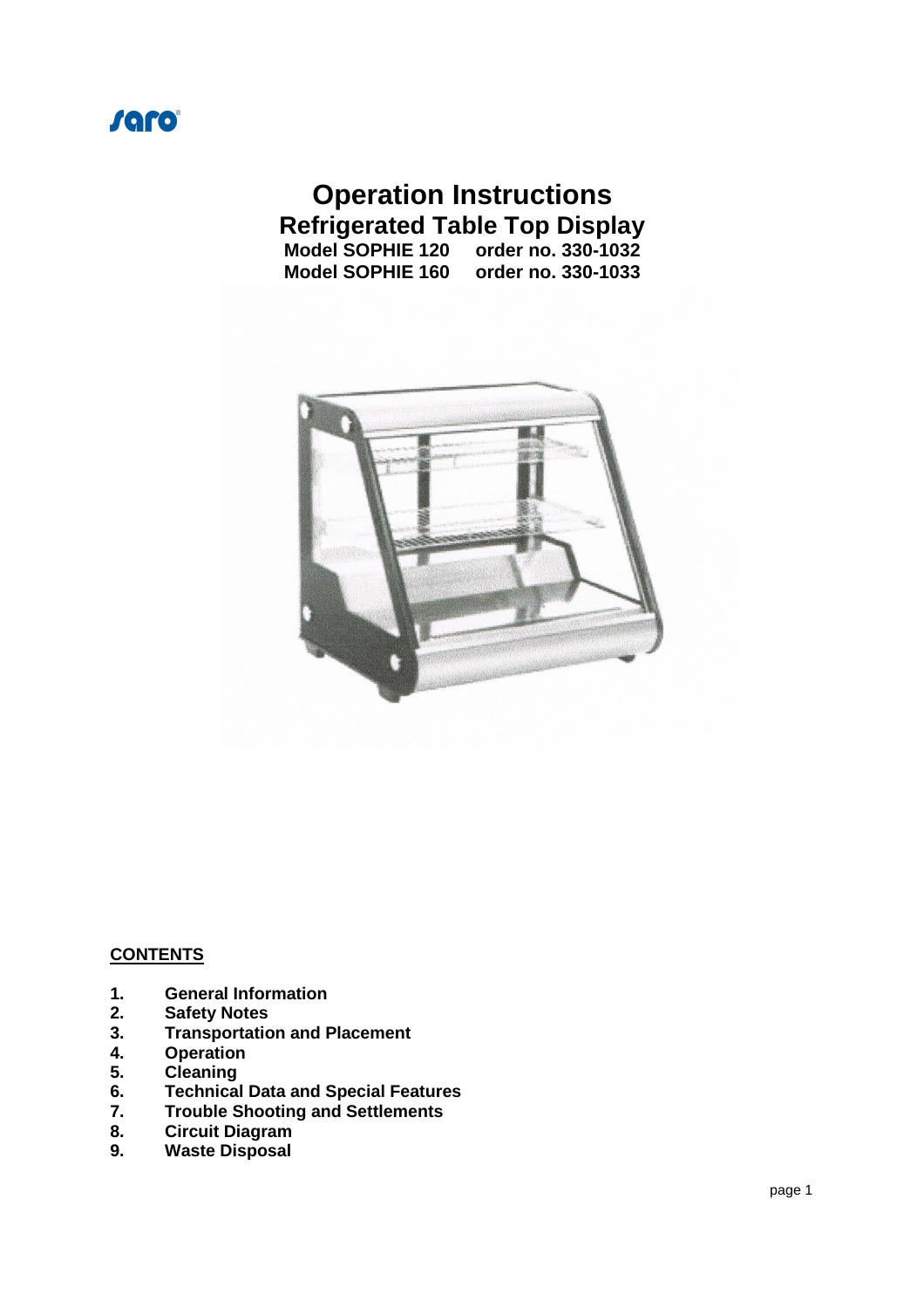# **COPERATION CONTRIGUITY AND IN STATE IN A STATE IS NOT A STATE IN STATE IS A STATE IS A STATE IS A STATE IS A STATE IS A STATE IS A STATE IS A STATE IS A STATE IS A STATE IS A STATE IS A STATE IS A STATE IS A STATE IS A ST**

## **1. General Information**

- Carefully read these operating instructions through as they contain important information for the safe and correct use of the appliance.
- It is advisable to keep the operating instructions in a place where you have them always ready to hand.
- If you pass the appliance to a third party, these operating instructions should be handed on.
- As soon as you have unpacked the refrigerated showcase, check whether everything is in a faultless condition. Should anything be damaged, do not connect the appliance as such, but inform your dealer.
- The refrigerated showcase must only be used for the intended purpose, like showing or storage of products, which have to be cooled, like cakes, foodstuff or beverages. Improper use can cause damages and lead to the loss of the warranty.
- Double hollow transparent glasses are used on 4 sides. They make an all-round visibility possible on the exhibited products.
- The plastic-coated grids are adjustable.
- In case of fault and/or malfunction, pull the power plug from the socket and inform your dealer. He will carry out the repair with original spare parts.
- The manufacturer/dealer cannot be made responsible for damages which arise through not observing these operating instructions. Apart from this, if these instructions are not observed, the safety of the showcase is no longer guaranteed.

# **2. Safety Notes**

- Connect the showcase to a properly installed and grounded single power socket. Do not connect any other appliance to the same outlet.
- The outlet must be easily accessible, so that the plug can easily be removed in the case of emergency.
- If you pull the plug from the socket, always pull at the plug and never at the cable.
- The cable must not come into contact with water or hot parts.
- Do not touch the cable and the plug with moist or wet hands.
- Regularly check the cable. If it is damaged, it must be exchanged by a specialist.
- Do not block the air intake openings and the air discharge outlets in the showcase. They have to be cleaned from time to time, because dirt and dust can block the slots.
- Do not place any heavy objects on top of the showcase.
- Never put dangerous products (inflammable and explosive) nearby the showcase.
- No medicine is allowed to keep inside the showcase.
- Repairs may only be undertaken by a qualified specialist using original spare parts.
- Do not attempt to repair the showcase by yourself.
- Do not touch the compressor (burn danger).
- Ensure that children do not play with showcase respectively the door.
- Before each cleaning or repair pull the power plug out of the socket. Do not use a wet rag (only moist), high pressure cleaner or a jet of water.
- For first time use wait for 2 hours and then put the plug into the socket.
- After power failure or unplugging the showcase, always wait at least 5 minutes before putting the plug into the socket.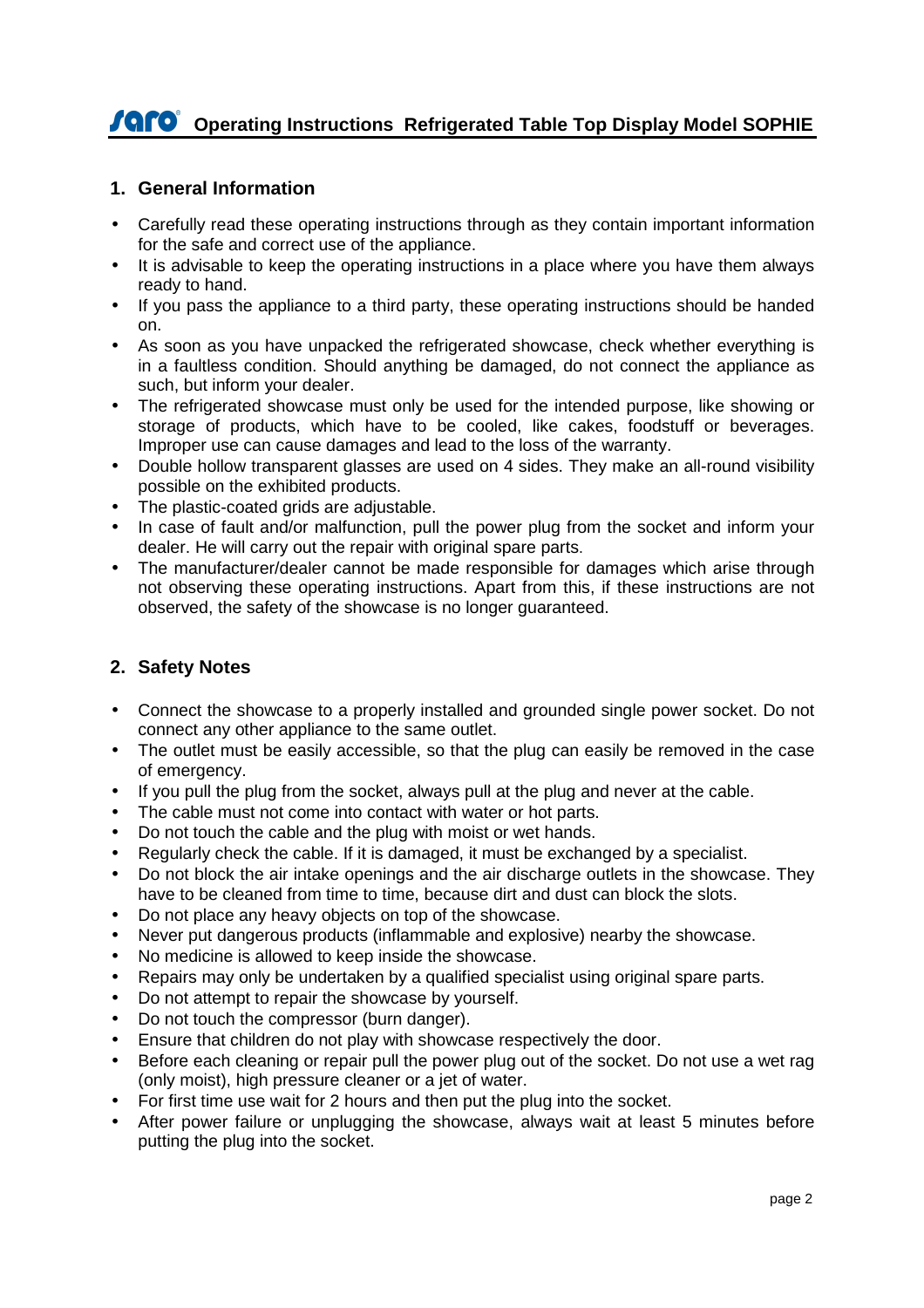# **COPERATION CONTRIGUITY AND IN STATE IN A STATE IS NOT A STATE IN STATE IS A STATE IS A STATE IS A STATE IS A STATE IS A STATE IS A STATE IS A STATE IS A STATE IS A STATE IS A STATE IS A STATE IS A STATE IS A STATE IS A ST**

## **3. Transportation and Placement**

- Please be careful during the transportation or moving of the showcase**.**
- To prevent possible compressor damage, transport the showcase in upright position.
- Take good care of the glass panes to prevent breakage.
- Set the 2 sliding doors into the showcase. First put the doors into the upper quide rail and then into the lower rail.
- Dispose the packing material according to the local regulations. All the packaging items (plastic bags, cardboard, polystyrene foam, nails, etc.) should not be left within reach of children, in that they are potential sources of danger.
- Place the showcase on a stable, dry and level surface.
- The distance from both sides and back of the showcase to wall or other substance must be at least 10 cm.
- Keep the showcase out of direct sun or other heat sources to ensure correct temperatures can be achieved.
- Do not block the air intake openings and the air discharge outlets in the showcase.

### **4. Operation**

#### **General recommendations**

- Clean the showcase and the grids with a moist cloth and a mild cleaning detergent. Dry everything carefully. Do not use aggressive detergents, steel wool or high pressure cleaner or a jet of water. (See also under point 5 "Cleaning")
- Put the grids into the showcase.
- Put the plug into the plug socket.
- The products should have room temperature (not too warm or hot).
- The distance of the grids should suit the products height.
- Place the products in a proper way into the showcase, so that nothing falls out, if you open the door.
- Place not too much into the showcase, because of the air circulation.
- Do not block the air intake openings and the air discharge outlets in the showcase.
- Avoid unnecessary opening of the door.
- Ensure the door is properly closed at all times.
- During power failure open the door rarely and for short time only. Do not insert further food.

#### **Digital Temperature Controller**

#### **Features of Functions**

- ▲ It increases the value of the parameter
- It reduces the value of the parameter
- **SET** Indicator of the set-point value and programming of the parameter value. Press the button with the lighting symbol for switching on or off the interior light.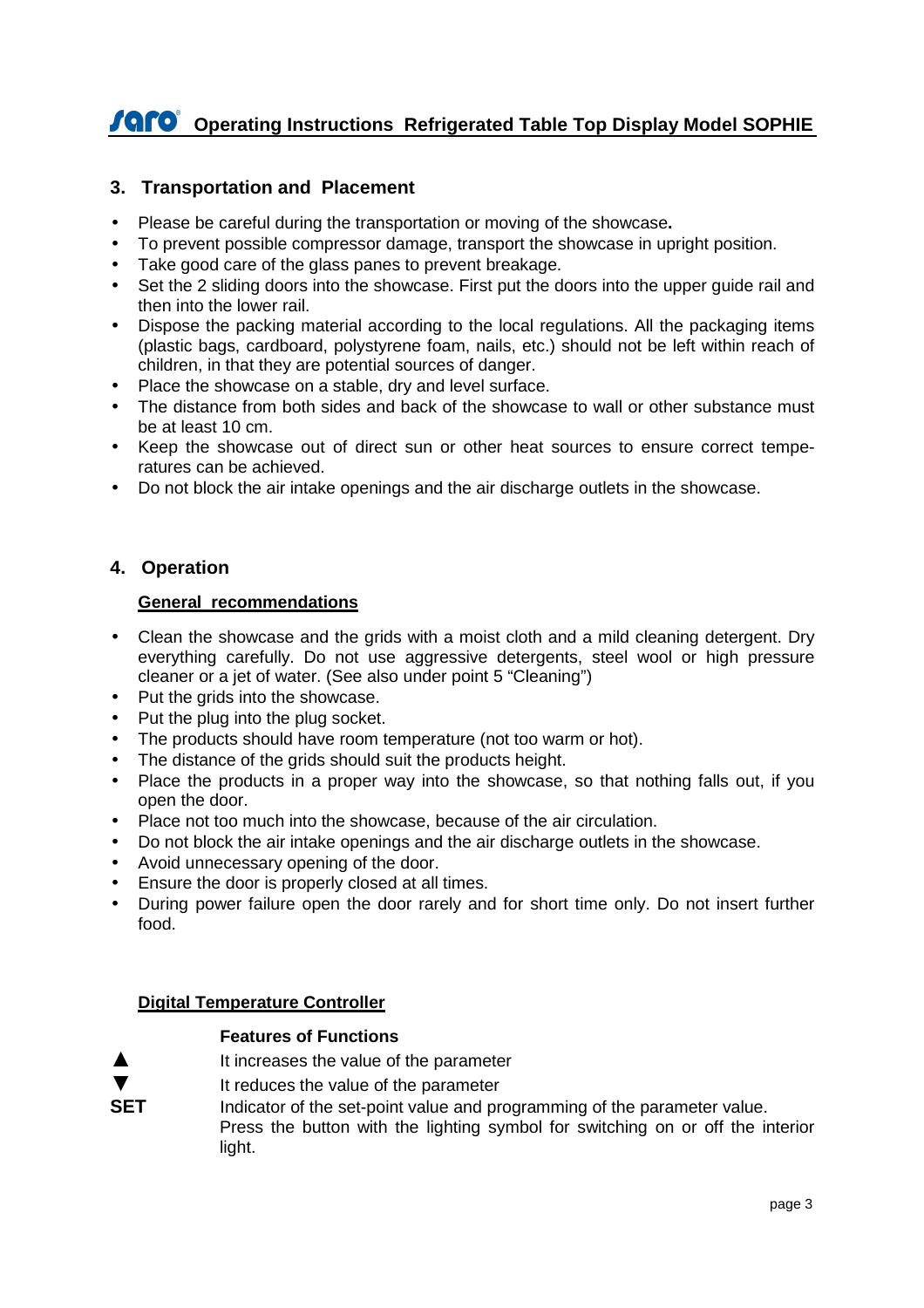# **Operating Instructions Refrigerated Table Top Display Model SOPHIE**

**Continuation "Operation"** 



- 1. After putting the plug into the socket, the display shows the temperature of the showcase interior.
- 2. If you press the set-key now, the LED-display flashes on, and the adjusted cooling temperature is indicated. With the arrow keys ( $\blacktriangle$  or  $\nabla$ ) you can change this temperature level. The new set cooling temperature is confirmed by pressing the SET-key or you wait several seconds and the new set cooling temperature is automatically taken over.
- 3. To switch on the interior light, press the key with the lamp symbol. If you press this key again, the lamp is switched off.
- 4. The showcase is automatically defrosted. The defrosting phases are factory-set to every 6 hours, the showcase will defrost for 20 minutes. It is also possible to defrost the case manually. In this case, stop and start the defrosting phase, by holding down the button with the lamp symbol 6 seconds.
- 5. The Defrost LED lights up during the defrost phase and flashes, if there is a delay with the defrosting.
- 6. The Refrigerant LED lights up during the cooling phase and shut off, if the cooling temperature is constant.

# **5. Cleaning**

- Clean the showcase regularly.
- Before each cleaning pull the power plug from the socket.
- Take out the sliding doors at the back side of the showcase.
- Clean the exterior surfaces and the grids with a soft, damp, warm cloth and a commercial detergent. Wipe off and dry everything carefully. The glass panes can be cleaned with a cleaning detergent for windows.
- Do not use aggressive detergents, steel wool or abrasive sponges. The showcase may not be hosed down with water.
- Brush off from time to time the dirt from the slots in the interior of the showcase. Use at the same time a vacuum cleaner.
- If you do not need the showcase for a long time, pull the plug from the socket and clean everything as described above.

# **6. Technical Data and Special Features**

| Model<br>Capacity                                       | SOPHIE 120<br>ca. 120 litres | SOPHIE 160<br>ca. 160 litres |
|---------------------------------------------------------|------------------------------|------------------------------|
| Temperature range<br>2 adjustable grids, plastic coated | $0^{\circ}/ + 12^{\circ}$ C  | $0^{\circ}/ + 12^{\circ}$ C  |
| 4 sides double glazing                                  |                              |                              |
| Refrigerant                                             | R 134a                       | R 134a                       |
| Power connection                                        | 230 V / 50 Hz / 0,175        | 230V/50Hz/0,175 kW           |
| Weight                                                  | 64 kg                        | 71 kg                        |
| Dimensions (exterior)                                   | W 700 x D 580 x H 680 mm     | 875 x D 580 x H 680          |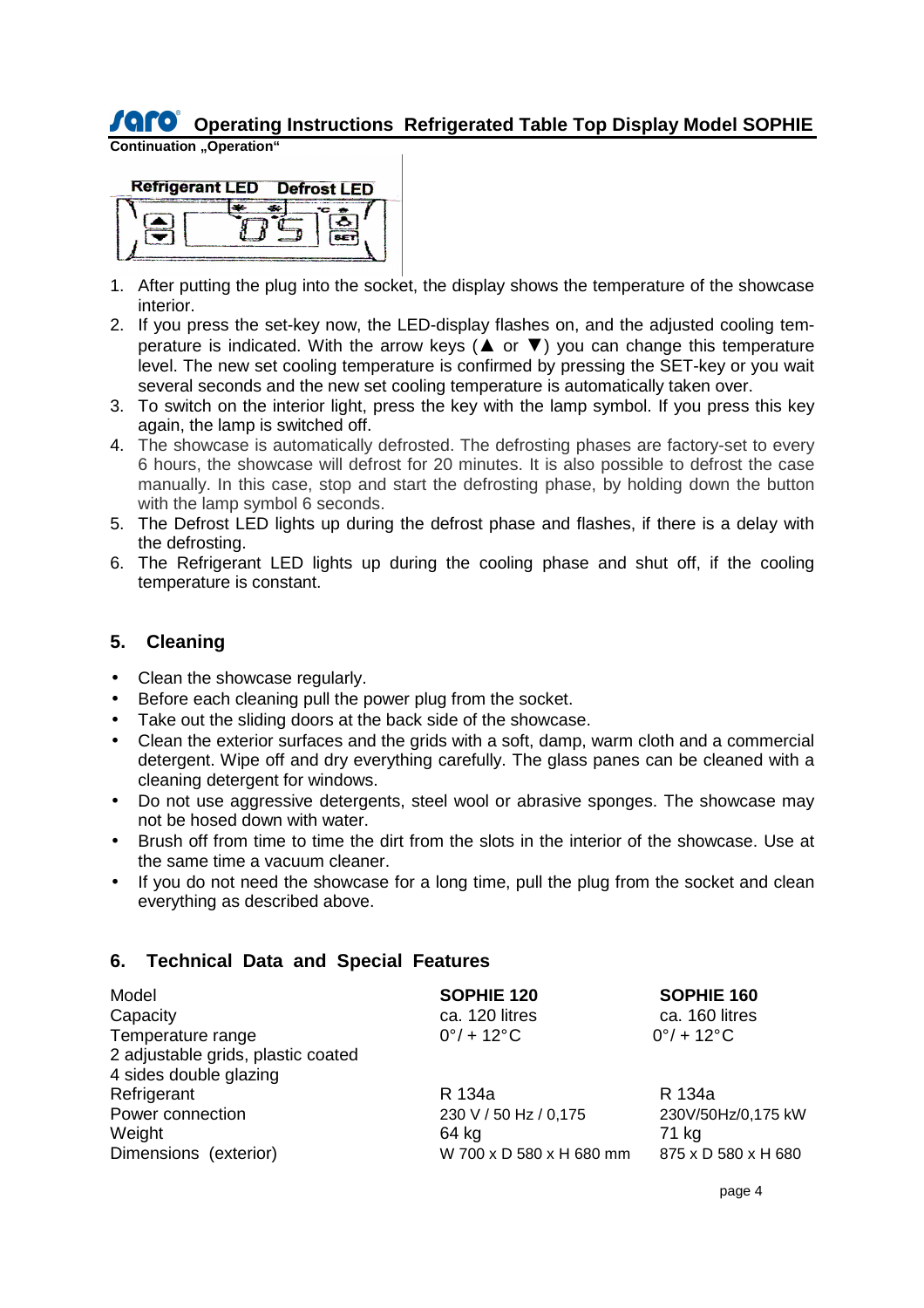# **Operating Instructions Refrigerated Table Top Display Model SOPHIE**

# **7. Troubleshooting and Settlements**

#### **Non-trouble**

The following situation do not mean trouble.

- If dew-drops are on the panes, it is no trouble.
- The outside of the refrigerator may have condensate water when the humidity is high, please wipe it off with dry cloth.

| <b>Trouble</b>                   | <b>Settlement</b>                                                                                                                |
|----------------------------------|----------------------------------------------------------------------------------------------------------------------------------|
| The showcase does not cool.      | Check whether a power failure is the cause.<br>Is the plug in the plug socket?                                                   |
| The showcase does not work well. | Are the air intake openings and the discharge<br>openings blocked?                                                               |
|                                  | Was the showcase upright transported?<br>If not, did it stand after transportation upright for<br>enough time (at least 1 hour)? |
|                                  | Is the temperature regulator not correctly<br>adjusted? If it is in the position "LOW", put it<br>higher.                        |
|                                  | Is the showcase in direct sunlight or near to other<br>sources of warmth?                                                        |
|                                  | Are the sliding doors closed well?                                                                                               |
|                                  | Are the sliding doors too often opened?                                                                                          |
|                                  | May be too hot food or too much was placed in it.                                                                                |
| <b>Noise</b>                     | Does the showcase stand on a stable and flat<br>surface?                                                                         |
|                                  | Does the back of the showcase have contact with<br>the wall?                                                                     |
|                                  | If the sound is like water flows, it is no trouble,<br>but the sound of flowing refrigerant, for example<br>when starting.       |